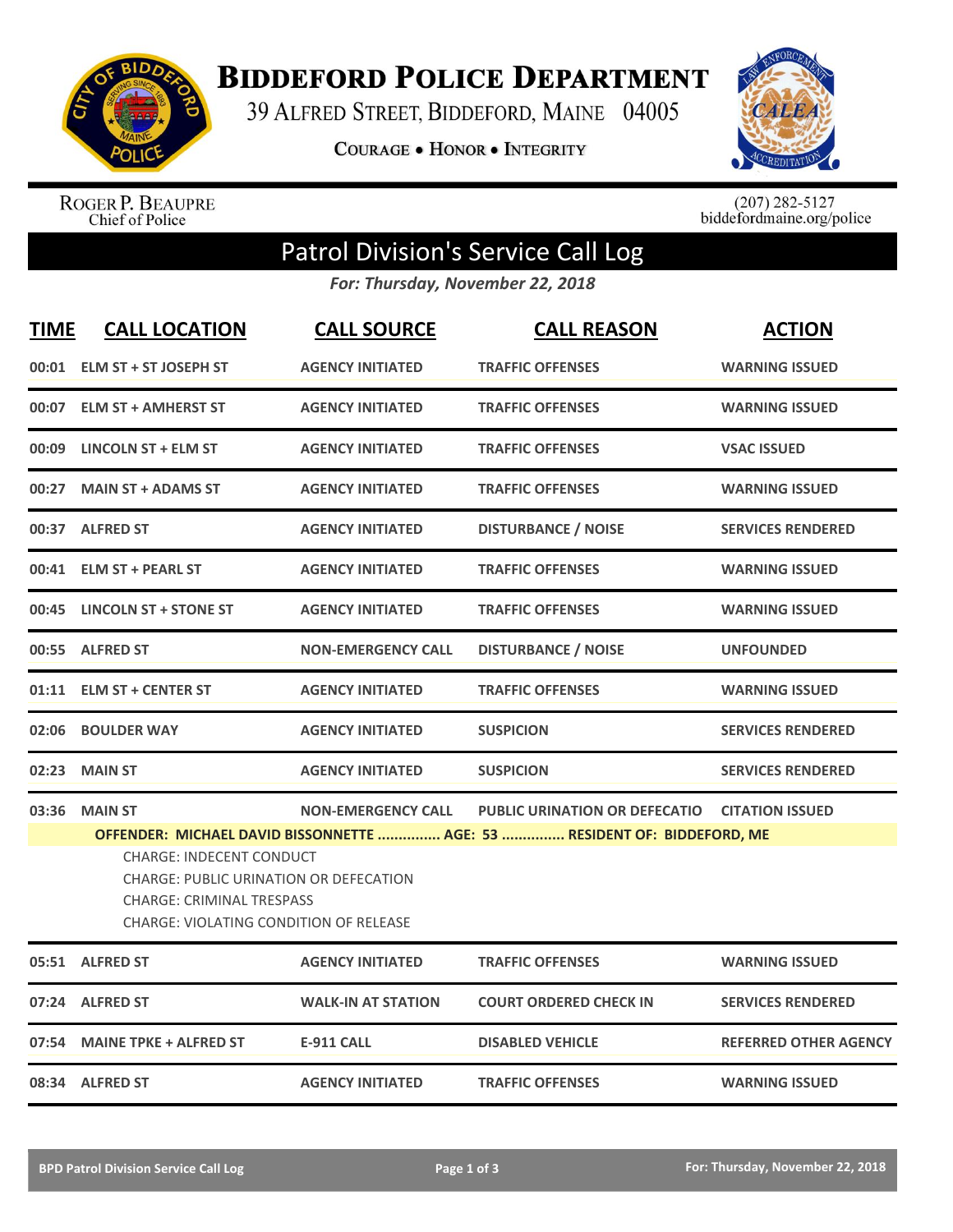| <b>TIME</b> | <b>CALL LOCATION</b>         | <b>CALL SOURCE</b>        | <b>CALL REASON</b>       | <b>ACTION</b>                |
|-------------|------------------------------|---------------------------|--------------------------|------------------------------|
|             | 08:49 ELM ST                 | <b>NON-EMERGENCY CALL</b> | 911 MISUSE               | <b>SERVICES RENDERED</b>     |
|             | 09:07 FOSS ST + BACON ST     | <b>AGENCY INITIATED</b>   | <b>TRAFFIC OFFENSES</b>  | <b>WARNING ISSUED</b>        |
|             | 09:56 ALFRED ST              | <b>AGENCY INITIATED</b>   | <b>TRAFFIC OFFENSES</b>  | <b>WARNING ISSUED</b>        |
|             | 10:18 BARRA RD               | <b>NON-EMERGENCY CALL</b> | <b>TRESPASSING</b>       | <b>REPORT TAKEN</b>          |
|             | 10:20 SACO FALLS WAY         | <b>NON-EMERGENCY CALL</b> | <b>CHECK WELFARE</b>     | <b>SERVICES RENDERED</b>     |
|             | 10:44 ALFRED ST              | <b>NON-EMERGENCY CALL</b> | <b>ALL OTHER</b>         | <b>SERVICES RENDERED</b>     |
|             | 11:14 ELM ST                 | <b>E-911 CALL</b>         | 911 MISUSE               | <b>WARNING ISSUED</b>        |
|             | 14:25 SOUTH ST               | <b>AGENCY INITIATED</b>   | <b>TRAFFIC OFFENSES</b>  | <b>NO ACTION REQUIRED</b>    |
|             | 14:52 SOUTH ST               | <b>OTHER</b>              | <b>ASSIST PD AGENCY</b>  | <b>SERVICES RENDERED</b>     |
|             | 15:16 ELM ST                 | <b>AGENCY INITIATED</b>   | <b>TRAFFIC OFFENSES</b>  | <b>WARNING ISSUED</b>        |
|             | 15:19 ELM ST                 | <b>NON-EMERGENCY CALL</b> | <b>ASSAULT</b>           | <b>SERVICES RENDERED</b>     |
|             | 15:24 ELM ST + LAMOTHE AVE   | <b>AGENCY INITIATED</b>   | <b>TRAFFIC OFFENSES</b>  | <b>VSAC ISSUED</b>           |
|             | 16:17 ELM ST                 | <b>AGENCY INITIATED</b>   | <b>TRAFFIC OFFENSES</b>  | <b>WARNING ISSUED</b>        |
|             | 16:44 ALFRED ST              | <b>AGENCY INITIATED</b>   | <b>TRAFFIC OFFENSES</b>  | <b>WARNING ISSUED</b>        |
|             | 16:44 MILE STRETCH RD        | <b>E-911 CALL</b>         | 911 MISUSE               | <b>SERVICES RENDERED</b>     |
|             | 17:00 ALFRED ST + DENTAL AVE | <b>AGENCY INITIATED</b>   | <b>TRAFFIC OFFENSES</b>  | <b>WARNING ISSUED</b>        |
|             | 17:09 ELM ST                 | <b>AGENCY INITIATED</b>   | <b>TRAFFIC OFFENSES</b>  | <b>WARNING ISSUED</b>        |
|             | 17:19 BUZZELL RD             | <b>E-911 CALL</b>         | 911 MISUSE               | <b>NO ACTION REQUIRED</b>    |
|             | 17:24 ELM ST                 | E-911 CALL                | <b>ALL OTHER</b>         | <b>NO VIOLATION</b>          |
|             | 17:36 ALFRED ST              | <b>AGENCY INITIATED</b>   | <b>TRAFFIC OFFENSES</b>  | <b>WARNING ISSUED</b>        |
|             | 17:43 GREEN ST               | <b>AGENCY INITIATED</b>   | <b>PARKING COMPLAINT</b> | <b>PARKING TICKET ISSUED</b> |
|             | 17:46 ELM ST + ALFRED ST     | <b>AGENCY INITIATED</b>   | <b>TRAFFIC OFFENSES</b>  | <b>WARNING ISSUED</b>        |
|             | 18:19 ALFRED ST              | <b>AGENCY INITIATED</b>   | <b>TRAFFIC OFFENSES</b>  | <b>WARNING ISSUED</b>        |
|             | 18:31 BACON ST               | <b>AGENCY INITIATED</b>   | <b>TRAFFIC OFFENSES</b>  | <b>WARNING ISSUED</b>        |
|             | 18:32 ALFRED ST              | <b>AGENCY INITIATED</b>   | <b>SUSPICION</b>         | <b>SERVICES RENDERED</b>     |
|             | 18:35 ALFRED ST              | <b>AGENCY INITIATED</b>   | <b>TRAFFIC OFFENSES</b>  | <b>WARNING ISSUED</b>        |